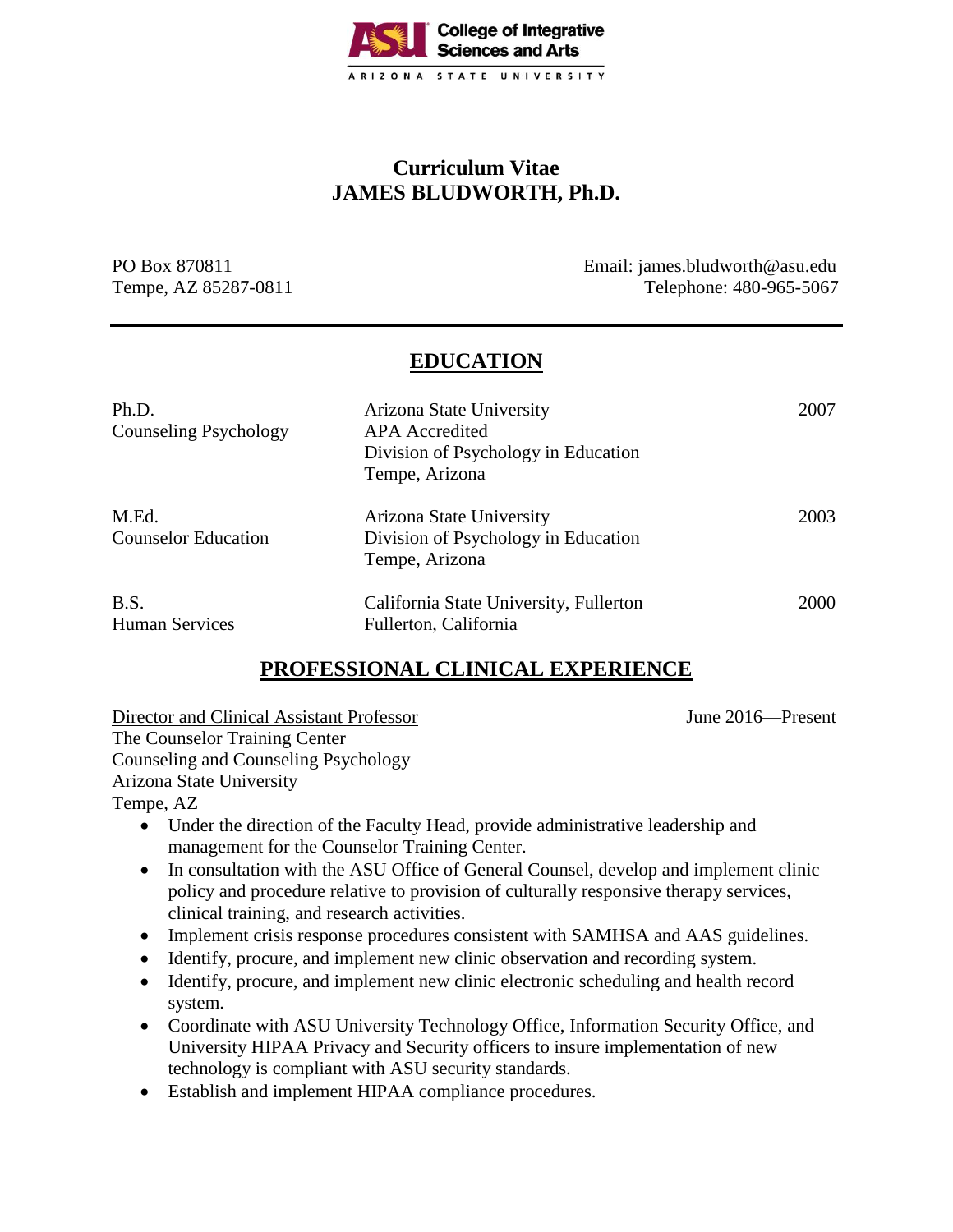- Provide consultation to Faculty Head regarding clinical matters and student remediation.
- Supervise doctoral and master's level clinical trainees.
- Serve as academic advisor for master's level students.
- Teach courses as assigned (Theories of Counseling, Doctoral Practicum, Supervision Practicum).

Psychological/Medical Consultant Sep. 2015—May, 2016 Department of Economic Security Disability Determination Service Administration

- Evaluate medical/psychological evidence to determine adequacy for making disability decisions as defined by Social Security Regulations.
- Evaluate the possible effects of treatment and project the level of recovery expected.
- Examine the medical evidence to determine levels of mental functional limitations.
- Assess residual functional capacities.
- Review assessments made by other medical consultants to determine adherence to guidelines and regulations.

Associate Director Oct. 2012—Sep. 2015 Arizona State University Counseling Services Tempe, Arizona

- Provide administrative leadership and management for ASU Counseling Services (ASU CS), consisting of four counseling centers across the greater Phoenix metropolitan area.
- Development and interpretation of departmental philosophy, policy, and procedure.
- Collaboration with ASU leadership team members in development of strategic initiatives.
- Define, implement, and evaluate departmental goals.
- Directly supervise 25 mental health professionals in a fast paced university counseling center responsible for the mental health needs of 87,000 students.
- Manage a budget of approximately \$3.5 million for counseling centers at all four ASU campuses.
- Oversee recruitment, hiring, and training of new staff.
- Consult and collaborate with university stakeholders to facilitate continued immediate access of students to counseling and mental health services.
- **Provide clinical supervision to unlicensed staff and trainees.**
- **Provide crisis consultation and leadership for clinical staff and university stakeholders.**
- Oversee general operations of counseling centers at all four ASU Campuses, including: fee policies, electronic medical records, responses to subpoenas, HIPAA policies and procedures, and licensure of clinical staff.
- **Provide after-hours on-call services and serve as administrative consultant to staff on**call.
- Respond on-site to critical/high profile emergencies and coordinate university first response.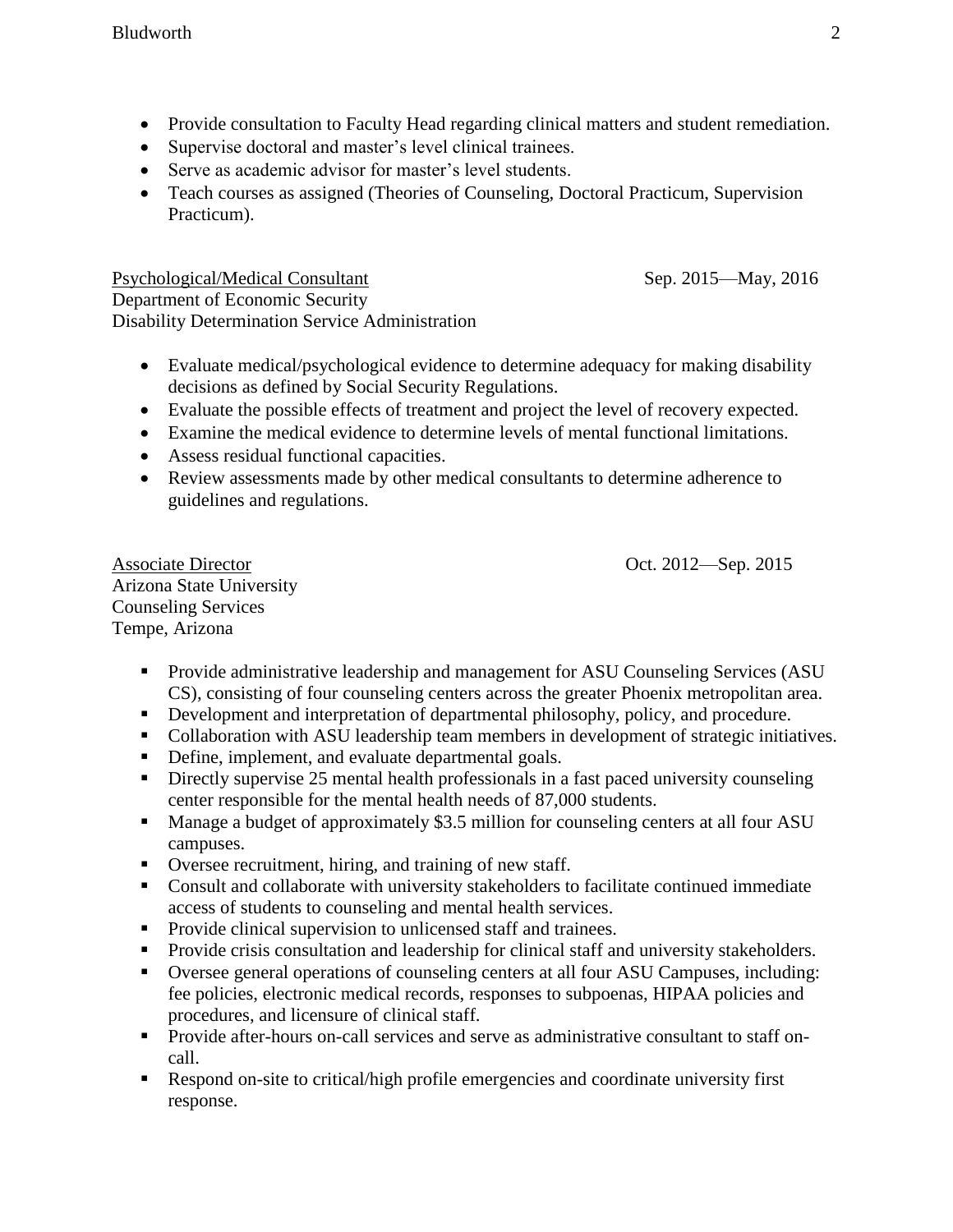- Serve as the ASU CS HIPAA Security Officer.
- **Ensure adherence with legal and ethical standards relevant to the provision of** psychological services.
- **Ensure adherence to ASU CS critical mission of culturally competent service delivery.**
- Serve as Acting Director in the Director's absence.

Psychologist in Private Practice Aug. 2011—Aug. 2013 1845 S. Dobson Rd. #213 Mesa, AZ 85202

**Provide individual, couple's, and family psychological service to a diverse** population in the greater Phoenix metropolitan area. Client issues include: including affective disorders, eating disorders, interpersonal and relationship concerns, acculturative stress, academic performance concerns, developmental and identity issues, OCD, personality disorders and crisis intervention.

Staff Psychologist July 2008 – Aug. 2011 Counseling and Consultation Arizona State University Tempe, Arizona

- **Provide individual and group counseling to diverse population of students** at the university counseling center regarding a variety of issues, including affective disorders, eating disorders, interpersonal and relationship concerns, acculturative stress, academic performance concerns, developmental and identity issues, and crisis intervention (including hospitalizations).
- Provide "after hours" emergency on-call and Clinician-on-Duty services.
- Conduct intake assessments, provide diagnoses and treatment recommendations, and facilitate external referrals.
- Serve as practicum training coordinator.
- Provide administrative-level clinical consultation for licensed and un-licensed staff (including crisis consultation and clinical documentation review).
- Conduct outreach activities, including training of residential life professional staff.
- **Provide clinical supervision for advanced practicum counselors, doctoral interns, and** post-doctoral residents.
- **Provide weekly group supervision/training seminar for advanced practicum students.**
- Participate in Diversity and Training committees.
- Serve as mental health liaison to residential life community

Postdoctoral Fellow Sept. 2007 – July. 2008 Counseling and Consultation (APPIC Accredited) Arizona State University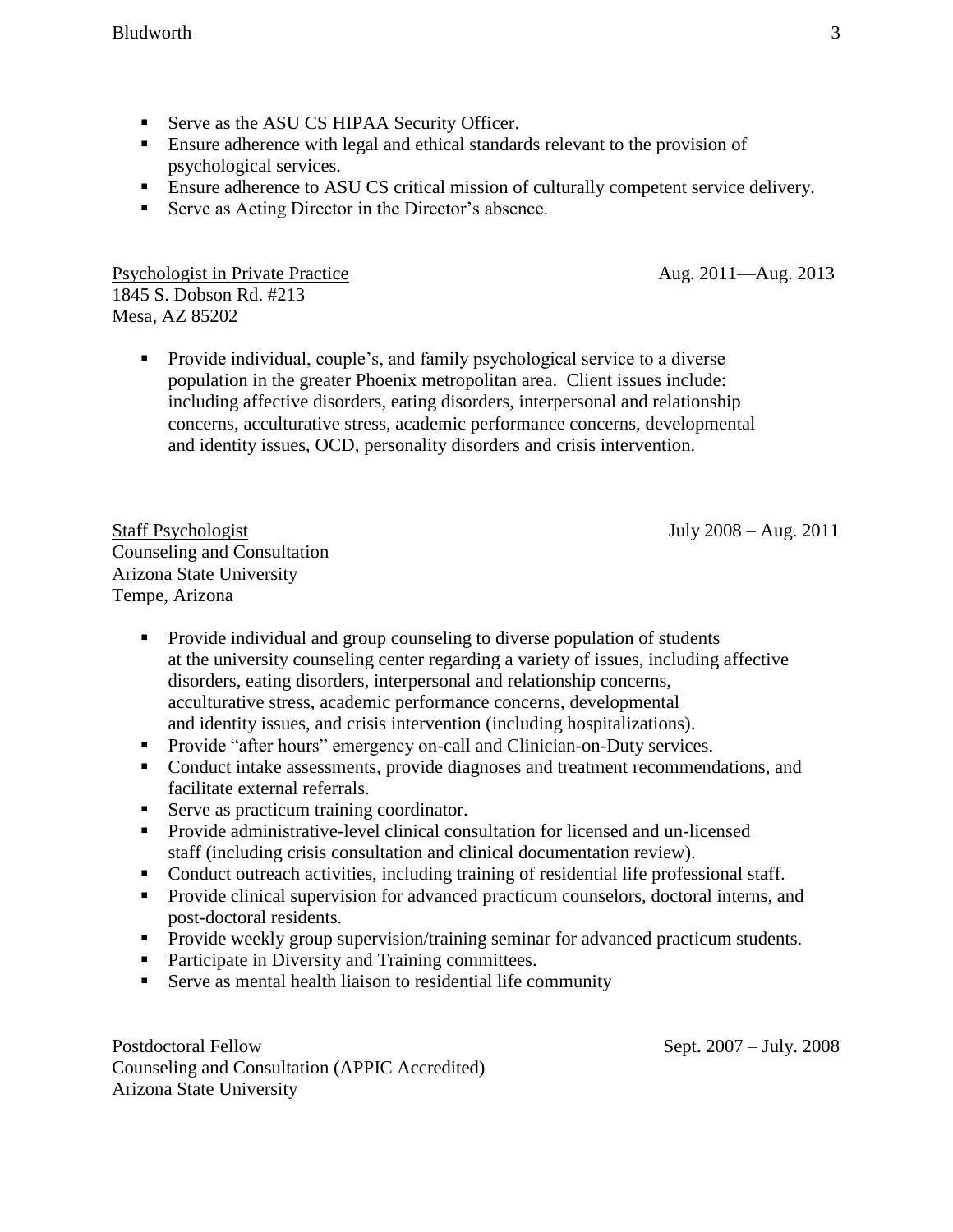### Tempe, Arizona

- Provide individual and group counseling to students at the university counseling center regarding a variety of issues, including affective disorders, eating disorders, interpersonal and relationship concerns, acculturative stress, academic performance concerns, developmental and identity issues, and crisis intervention (including hospitalizations).
- **Participate in "after hours" emergency on-call and** Clinician-on-Duty (COD) activities.
- Conduct intake assessments, provide treatment recommendations, and facilitate external referrals.
- Conduct outreach activities.
- Provide clinical supervision for advanced practicum counselors.
- Training focus area: university counseling center administration.

Psychology Intern Aug. 2006 – Aug. 2007 Counseling and Consultation (APA Accredited) Arizona State University Tempe, Arizona

- Provide individual and group counseling to students at the university counseling center regarding a variety of issues, including affective disorders, eating disorders, interpersonal and relationship concerns, acculturative stress, academic performance concerns, developmental and identity issues, and crisis intervention.
- **Participate in "after hours" emergency on-call and** Clinician-on-Duty activities.
- Conduct intake assessments, provide treatment recommendations, and facilitate external referrals.
- Conducted outreach activities.
- Provide clinical supervision for an advanced practicum counselor.
- Clinical focus area: Eating disorders.

Maricopa County Juvenile Detention Center (Southeast Facility) Mesa, Arizona

 Conduct intellectual and personality assessments for adolescents incarcerated for various offenses including substance abuse, assault, sexual assault, robbery, and truancy. Assessments include: Kaufman Brief Intelligence Test (K-BIT), Wide Range Achievement Test (WRAT 3), Reynolds Adolescent Depression Survey (RADS), Carlson Psychological Survey (CPS), Cattell Culture Fair Intelligence Test, Adolescent Psychological Survey (Short Form), MMPI, Thematic Apperception Test, Projective Drawings, and the Bender

Psychometrist Feb. 2004 – June 2005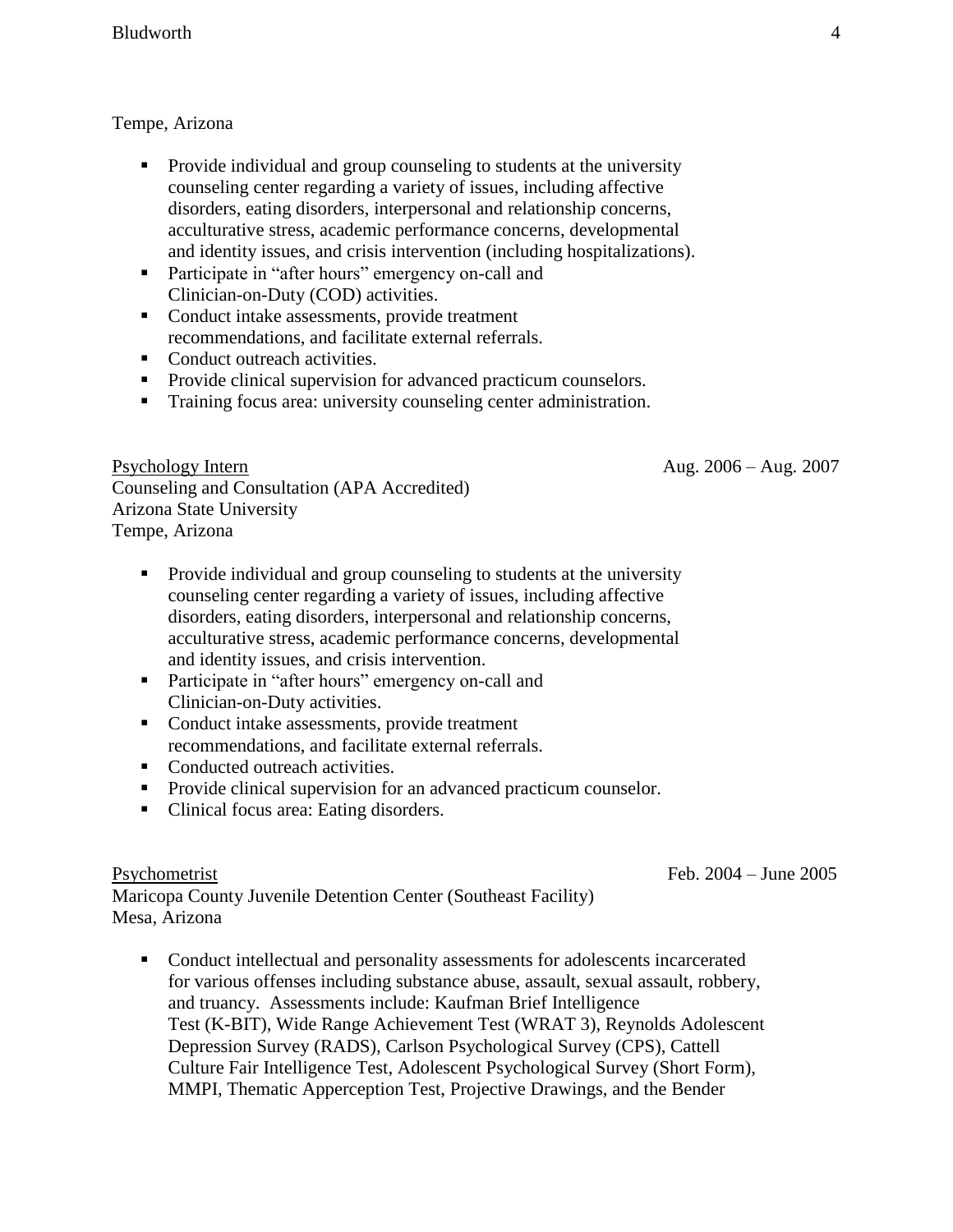Gestalt.

Counselor Jan. 2000 – July 2001 St. Joseph Hospital Orange, California

- **Provide individual, in-home counseling to elderly clients in the** Los Angeles metropolitan area regarding a variety of issues, including affective and anxiety disorders, dementia, health concerns, end of life issues, grief and loss, meaning-of-life issues.
- Facilitate psycho-educational and process groups for older-adults. Psycho-educational groups include: diabetes support group, Parkinson's support group, arthritis support group, and depression support group. Process groups include: Alzheimer's caregiver group, grief and loss group, elderly socialization group.
- Devise and implement a hybrid psycho-educational and process group focused on the topic of "Successful/Healthy Aging.".
- Serve as community liaison, conducting outreach at local senior centers and health fairs.

# **TEACHING EXPERIENCE**

Clinical Assistant Professor June 2016--Present College of Integrated Science and Arts Counseling and Counseling Psychology Arizona State University

Courses taught: CED 522: Theories of Counseling and Psychotherapy; CED 680: MC Practicum and Practicum Seminar; CPY 780: Doctoral Practicum; CPY 790: Doctoral Supervision Practicum.

Faculty Associate Aug. 2015 to June 2016 College of Letters and Science Counseling and Counseling Psychology Arizona State University Instructor: Theories of Counseling and Psychotherapy

 Prepare and present lectures and facilitate seminar discussions regarding counseling and psychotherapy theories, application of psychological theory to practice, and professional identity for master's and doctoral level counseling and counseling psychology students.

Adjunct Faculty Summer 2011, Fall 2011 Department of Counseling, Ottawa University, Phoenix, AZ. Instructor: Advanced Psychodiagnostics and Treatment Planning

 Prepare and present lectures and facilitate seminar discussions on diagnostic assessment and utilization of the DSM-IV-TR, MMSE, OQ-45.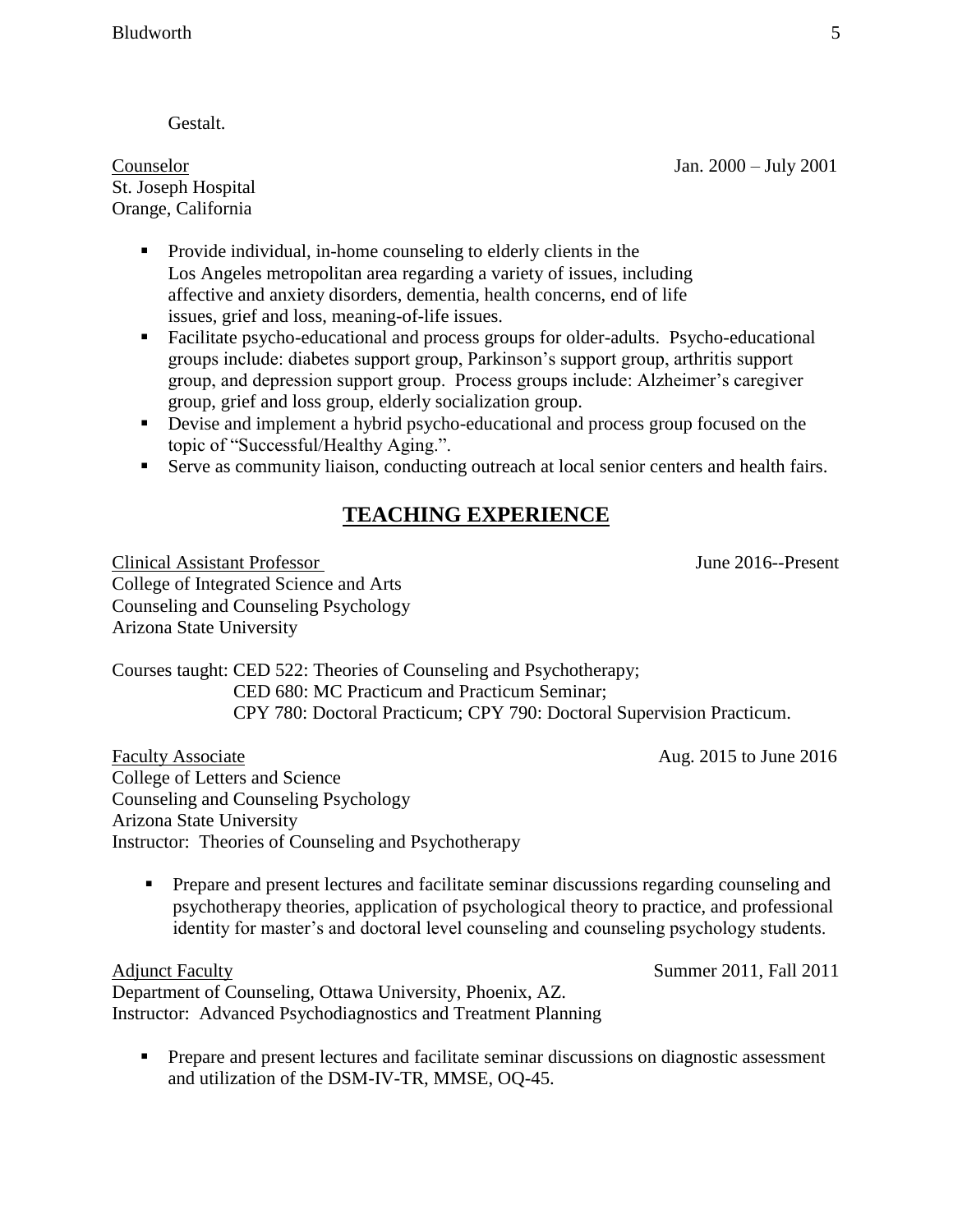- Instruct students regarding risk assessment and safety planning, with emphasis on ethical issues.
- Utilize a variety of innovative didactic and experiential exercises to facilitate learning of diagnostic decision making and treatment planning.

## Instructor Fall 2005

Department of Psychology in Education, Arizona State University Instructor: Master's of Counseling Practicum Seminar

- **Prepare and present lectures and facilitate seminar discussions** on assessment/psychodiagnostics, treatment planning, ethics, socio-cultural factors, establishing therapeutic alliance, documentation, case conceptualization, diagnosis, application of psychological theory to practice, and professional identity for master's level counseling students in their first clinical practicum experience.
- Assisted students in the integration of their experiential learning in practicum clinic with a didactic/theoretical understanding of counseling process.
- Conducted group supervision and orientation to counseling center policies and practices.

| Co-Instructor– Marriage & Family Counseling                     | Spring 2004 |
|-----------------------------------------------------------------|-------------|
| Department of Psychology in Education, Arizona State University |             |
|                                                                 |             |

- **Prepare and present lectures on family counseling and systems theories**  in a graduate level marriage and family course with G. Miguel Arciniega, Ph.D.
- Facilitate experiential exercises such as family sculptures and therapy role-plays.

| Co-Instructor – Group Process, Theory & Procedures                           | Summer 2001, 2003 |  |
|------------------------------------------------------------------------------|-------------------|--|
| School of Counseling and Family Services, Loma Linda University, California. |                   |  |

- Co-taught didactic component of a graduate level group counseling course with Gerald Corey, Ed.D, ABPP.
- Lecture on topics such as the stage model of group process, multicultural competency, therapeutic factors, dealing with resistance therapeutically, and ethics.
- Co-supervise experiential component of the above listed course with Gerald Corey, Ed.D., ABPP.

Co-Instructor – Group Process and Practice Fall 2001 School of Counseling and Family Services, Loma Linda University, California.

• Provide supervision for the experiential component of a graduate level group counseling course in partnership with the course instructor, Lynn Henning, Ph.D.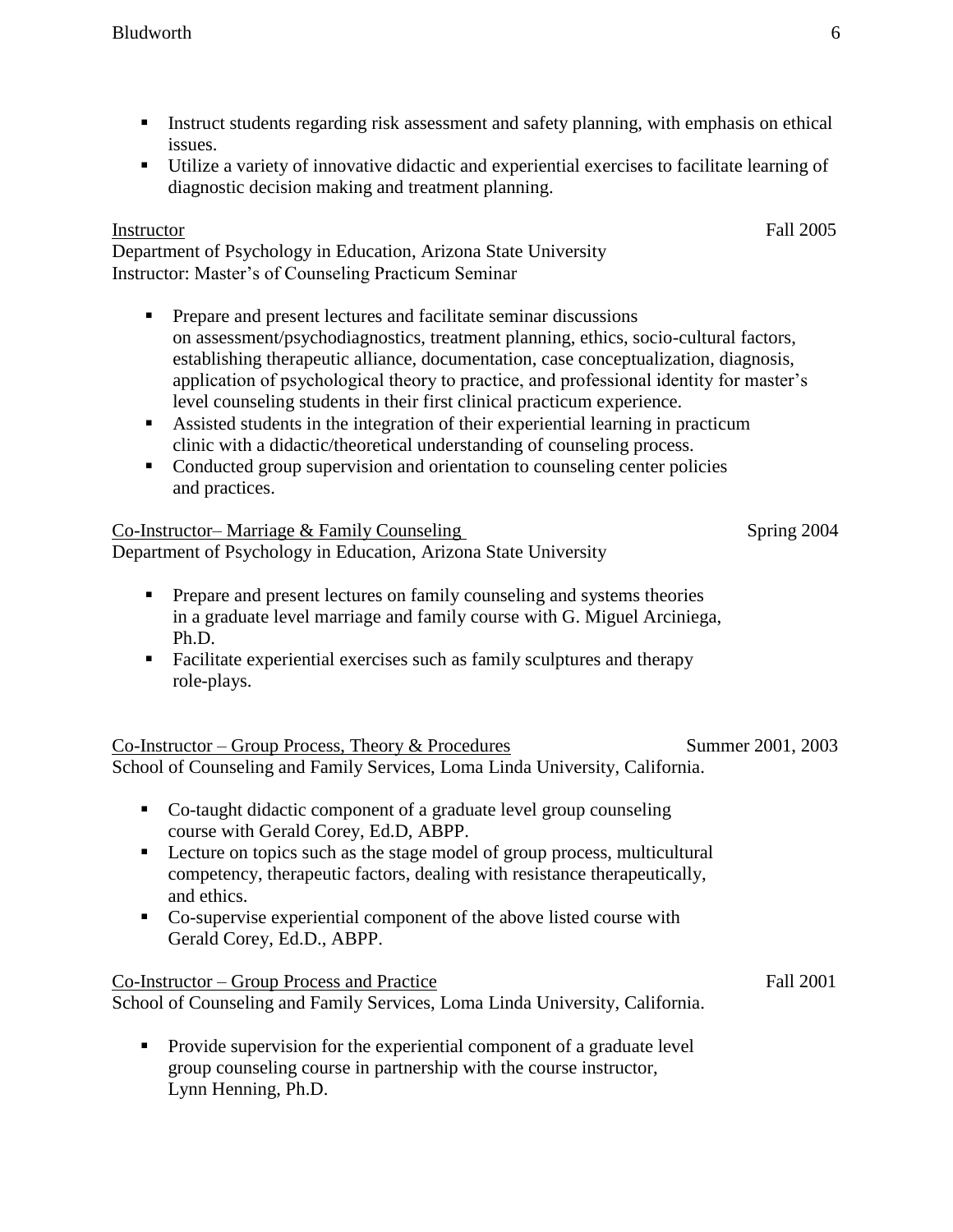Assist master's and doctoral level students in the integration of group theory and practice via small, experientially focused groups.

## **PUBLICATIONS**

- Tracey, T. J. G., **Bludworth, J.,** & Glidden-Tracey, C. E. (2012). Are There Parallel Processes in Psychotherapy Supervision? An Empirical Examination. *Psychotherapy: Theory, Research, Practice, Training*, 49(3): 330-343.
- Tracey, T. J. G., Glidden-Tracey, C. E., & **Bludworth, J.,** (2012). Parallel process: When does a parallel occurrence carry meaning? *Psychotherapy: Theory, Research, Practice, Training*, 49(3): 347-348
- **Bludworth, J.,** Tracey, T.J.G., & Glidden-Tracey, C. (2010). The bi-level structure of the Outcome Questionairre-45. *Psychological Assessment,* 22(2): 350-355.
- Corey, G., & **Bludworth, J**. (2007). Case approach to counseling and psychotherapy: The case of Stan. Supplementary video for: Corey, G. (2007). *Theory and Practice of Counseling and Psychotherapy (8<sup>th</sup> ed.). Pacific Grove, CA: Brooks/Cole.*
- **Bludworth, J**. (2006). A successful aging group. In Corey, M. S., & Corey, G. *Groups Process and Practice* (7<sup>th</sup> ed.). Pacific Grove, CA: Brooks/Cole.
- Haynes R., Corey, G., & Moulton, P. (2003). *Clinical Supervision in the Helping Professions: A Practical Approach.* Pacific Grove, CA: Brooks Cole. (Contributed partial chapter).

## **CONFERENCE PRESENTATIONS**

- Corey, G., & **Bludworth, J**. (2017, March). *Integrative counseling: Theories in action.* Day-long seminar conducted at the American Counseling Association Annual Conference, San Francisco, California.
- Corey, G., Corey, M.S., & **Bludworth, J.** (2017, March). *Becoming a professional counselor.*  90 minute invited seminar conducted at the American Counseling Association Annual Conference, San Francisco, California.
- Corey, G., & **Bludworth, J**. (2016, March). *Integrative counseling: Theories in action.* Day-long seminar conducted at the American Counseling Association Annual Conference, Montreal, Canada.
- Corey, G., Corey, M.S., & **Bludworth, J.** (2016, March). *Becoming a professional counselor.*  90 minute invited seminar conducted at the American Counseling Association Annual Conference, Montreal, Canada.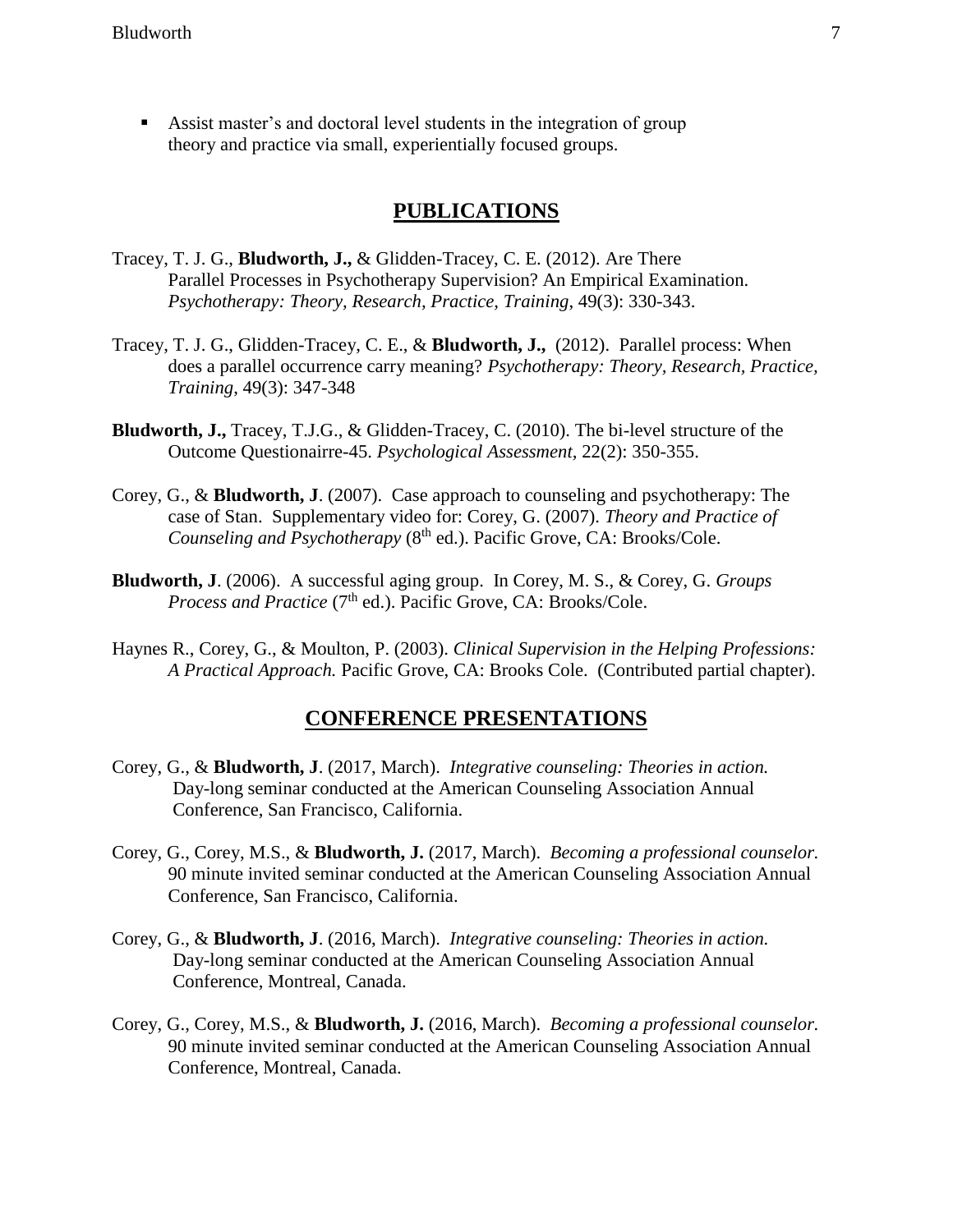- Corey, G., & **Bludworth, J**. (2015, March). *Integrative counseling: Theories in action.* Day-long seminar conducted at the American Counseling Association Annual Conference, Orlando, Florida.
- Corey, G., Corey, M.S., & **Bludworth, J.** (2015, March). *Becoming a professional counselor.*  60 minute invited seminar conducted at the American Counseling Association Annual Conference, Orlando, Florida.
- Corey, G., & **Bludworth, J**. (2014, March). *Integrative counseling: Theories in action.* Day-long seminar conducted at the American Counseling Association Annual Conference, Honolulu, Hawaii.
- Corey, G., Corey, M.S., & **Bludworth, J.** (2014, March). *Becoming a professional counselor.*  60 minute invited seminar conducted at the American Counseling Association Annual Conference, Honolulu, Hawaii.
- Corey, G., & **Bludworth, J**. (2013, Sept). *Developing Your Own Integrative Approach to Counseling.* Presentation for California Southern University's Behavioral Science Master Lecture Series.
- Corey, G., & **Bludworth, J**. (2013, March). *Counseling theories in action.* Day-long seminar conducted at the American Counseling Association Annual Conference, Cincinnati, Ohio.
- Corey, G., Corey, M.S., & **Bludworth, J.** (2012, March). *Becoming a professional counselor.*  60 minute invited seminar conducted at the American Counseling Association Annual Conference, San Francisco, California.
- Corey, G., & **Bludworth, J.** (2012, February). *Existential themes in group therapy.* 90 minute seminar conducted at the Association for Specialists in Group Work Annual Conference, Albuquerque, New Mexico.
- Corey, G., Corey, M.S., & **Bludworth, J.** (2012, February). *Working with difficult behaviors in group counseling.* 90 minute seminar conducted at the Association for Specialists in Group Work Annual Conference, Albuquerque, New Mexico.
- Corey, G., & **Bludworth, J**. (2011, March). *Integrative counseling: Theories in action.* Day-long seminar conducted at the American Counseling Association Annual Conference, New Orleans, Louisiana.
- Corey, G., & **Bludworth, J**. (2011, March). *Integrative counseling theories.* 90 minute seminar conducted at the American Counseling Association Annual Conference, New Orleans, Louisiana.
- Corey, G., & **Bludworth, J**. (2011, March). *Is there life after graduate school?* 90 minute seminar conducted at the American Counseling Association Annual